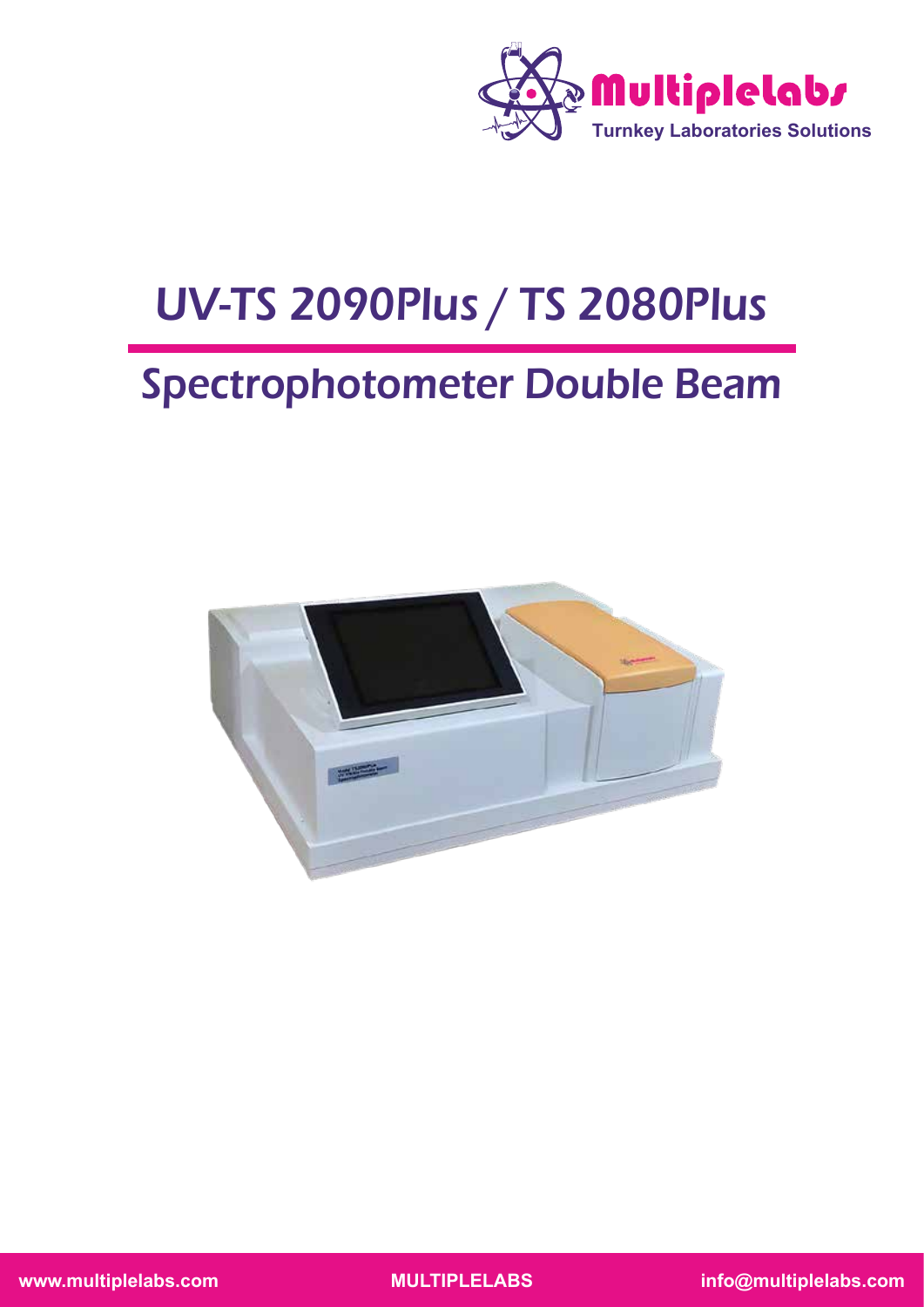

The UV-TS 2090Plus/TS 2080Plus spectrophotometer double beam applies a new optical bench, with 5-speed adjustablebandwidth(TS2090Plus only), ARM chip control and data processing, 8-inch color touch-screen which displays menu and spectral curve and can analyze spectrum test data. It's quite easy for user and computer interaction. Theinstrument can perform following operations, including photometry, automatic scanning spectral measurement, quantitative analysis, dynamic analysis, and multi-wavelength measurement.

The instrument serves as the basic equipment for quality control, technical evaluation and scientific research, and can be widely used in susceptibility testing, medicine and health, biochemistry, environmental monitoring, commodity inspection, petrochemical and other fields.

#### ►► **Features:**

• New optical platform, enabling the host machine with excellent optical properties, metering performance, low stray light and noise, high metering accuracy and stability.

• Unique system of deuterium and tungsten lamp installation, facilitating the light source to automatically switch to the best position, and allowing users to operate the instrument, replace the light source and maintain the instrument more conveniently, accurately and safely.

• Sophisticated hardware and software design, empowering the instrument with powerful spectral data process ing and storage capailities, and performing following functions, including automatic scanning of measured spec t rum, multi-wavelength (1-3 λ) measurement, kinetic measurement, Quantitative analysis, time course measurement, fixed wavelength measurement, validation, Daily maintenance 1-3 curve fitting, 1-4 derivative spectra, spectra printing and storage and data analysis.

- 8-inch color touch-screen, with a good user-machine interface, easy-to-operate.
- Standard functions include IQ Accessories, Start button, Analog output
- USB communication port.

#### ►► **Standard Accessories**

| Operation manual   |                  |  |
|--------------------|------------------|--|
| Quartz cuvette 1cm | 2pcs             |  |
| Power cable        |                  |  |
| <b>Fuse</b>        | 2 <sub>pcs</sub> |  |

**02**

#### ►► **Optional Accessories**

• UV WIN8 Spectrum data processing software